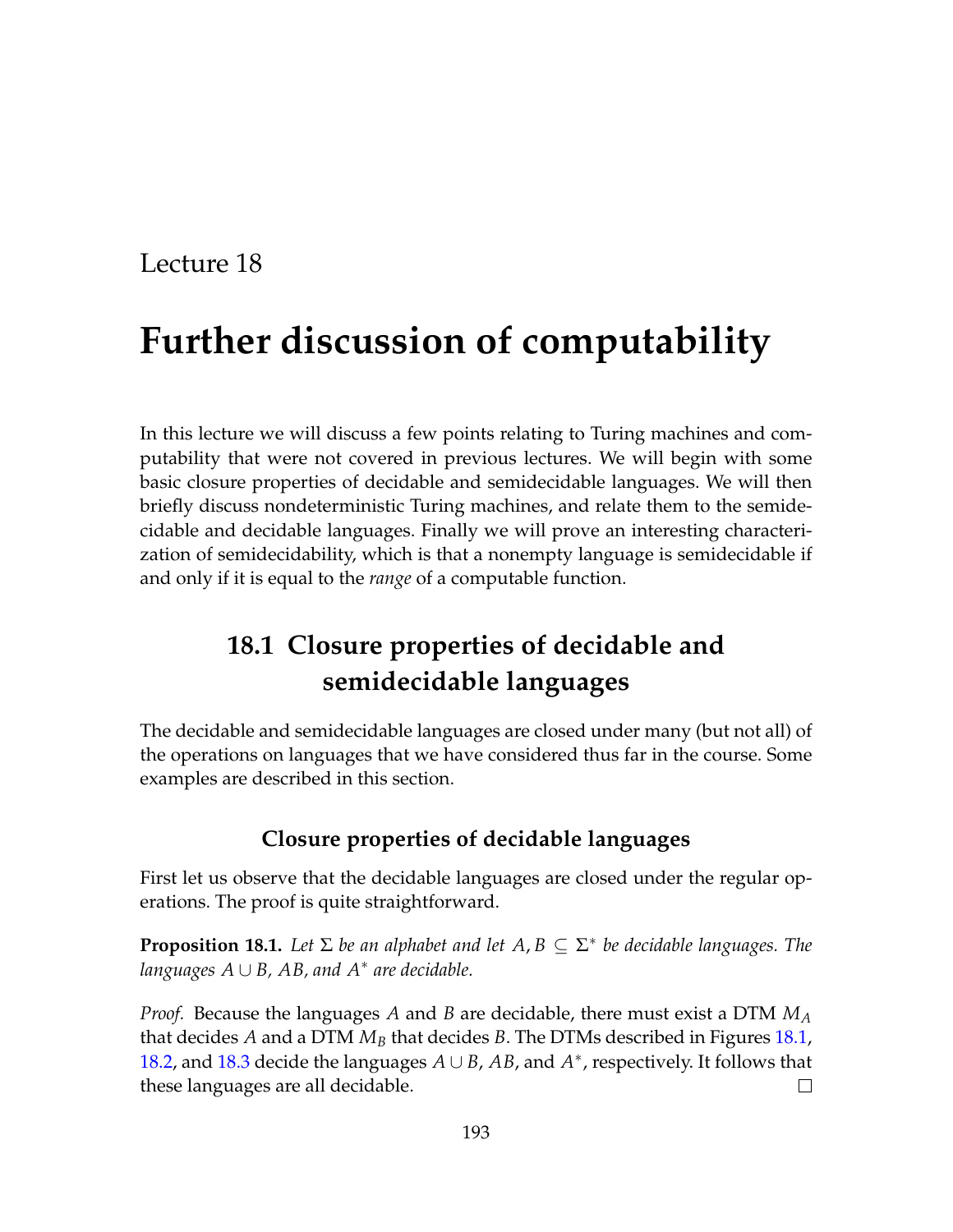- 1. Run  $M_A$  on input w.
- 2. Run  $M_B$  on input  $w$ .
- <span id="page-1-0"></span>3. If either *M<sup>A</sup>* or *M<sup>B</sup>* has accepted, then accept, otherwise reject.

Figure 18.1: A DTM *M* that decides *A* ∪ *B*, given DTMs *M<sup>A</sup>* and *M<sup>B</sup>* that decide *A* and *B*, respectively.

The DTM *M* operates as follows on input  $w \in \Sigma^*$ :

- 1. For every choice of strings  $u, v \in \Sigma^*$  satisfying  $w = uv$ :
	- 1.1 Run  $M_A$  on input  $u$ .
	- 1.2 Run  $M_B$  on input  $v$ .
	- 1.3 If both *M<sup>A</sup>* and *M<sup>B</sup>* have accepted, then accept.
- <span id="page-1-1"></span>2. Reject.

Figure 18.2: A DTM *M* that decides *AB*, given DTMs *M<sup>A</sup>* and *M<sup>B</sup>* that decide *A* and *B*, respectively.

The DTM *M* operates as follows on input  $w \in \Sigma^*$ :

- 1. If  $w = \varepsilon$ , then accept.
- 2. For every way of writing  $w = u_1 \cdots u_m$  for nonempty strings *u*1, . . . , *um*:
	- 2.1 Run  $M_A$  on each of the strings  $u_1, \ldots, u_m$ .
	- 2.2 If *M<sup>A</sup>* has accepted on all of these runs, then accept.
- 3. Reject.

<span id="page-1-2"></span>Figure 18.3: A DTM *M* that decides *A* ∗ , given a DTM *M<sup>A</sup>* that decides *A*.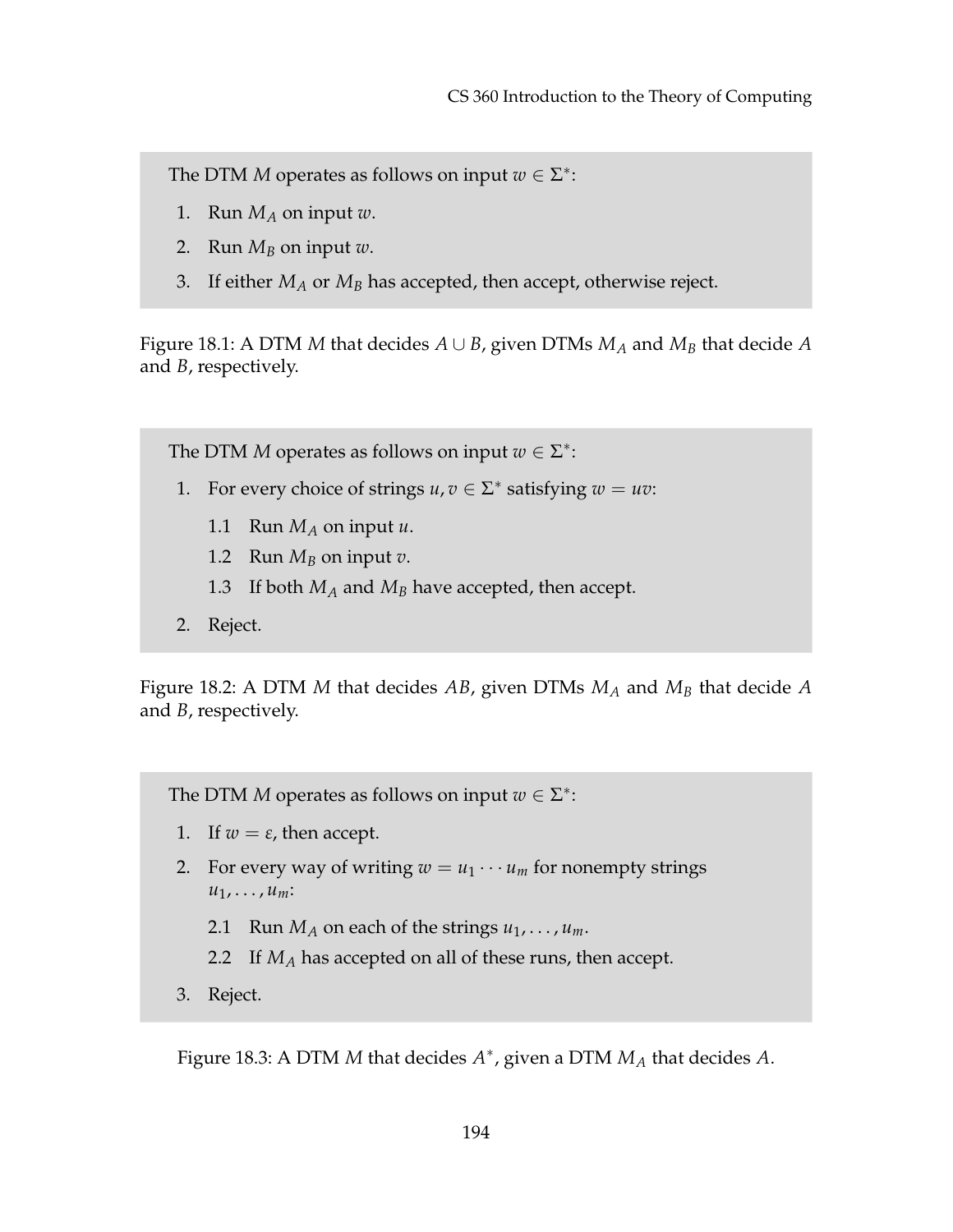Lecture 18

The decidable languages are also closed under complementation, as the next proposition states. Perhaps this one is simple enough that we can safely skip the proof; it is clear that if a DTM *M* decides *A*, and we simply swap the accept and reject states of *M*, we obtain a DTM deciding *A*.

**Proposition 18.2.** *Let* Σ *be an alphabet and let A* ⊆ Σ ∗ *be a decidable language. The language A is decidable.*

There are a variety of other operations under which the decidable languages are closed. For example, because the decidable languages are closed under union and complementation, we immediately have that they are closed under intersection and symmetric difference. Another example is string reversal: if a language *A* is decidable, then  $A^{\rm R}$  is also decidable, because a DTM can decide  $A^{\rm R}$  simply by reversing its input string and then deciding whether or not that string is contained in *A*.

There are, however, some natural operations under which the decidable languages are not closed. The following example shows that this is the case for the prefix operation.

**Example 18.3.** The language  $\text{Prefix}(A)$  might not be decidable, even if A is decidable. To construct an example that illustrates that this is so, let us first take *H* to be a DTM satisfying  $L(H) = HALT$ . We may then define a language  $A \subseteq \{0, 1, \text{\#}\}^*$  as follows:

$$
A = \{w \# 0^t : H accepts w \text{ within } t \text{ steps}\}. \tag{18.1}
$$

This is a decidable language, but Prefix(*A*) is not—for if Prefix(*A*) were decidable, then one could easily decide HALT by using the fact that a string  $w \in \{0,1\}^*$  is contained in HALT if and only if  $w# \in Prefix(A)$ ; both inclusions are equivalent to the existence of a positive integer *t* such that  $w\#0^t \in A$ .

#### **Closure properties of semidecidable languages**

The semidecidable languages are also closed under a variety of operations, although not precisely the same operations under which the decidable languages are closed.

Let us begin with the regular operations, under which the semidecidable languages are indeed closed. In this case, one needs to be a bit more careful than in the proof of the analogous proposition for decidable languages; the DTMs semideciding the languages in question might run forever on inputs not in those languages. However, it is nothing that the method for searching infinite spaces from the previous lecture cannot handle.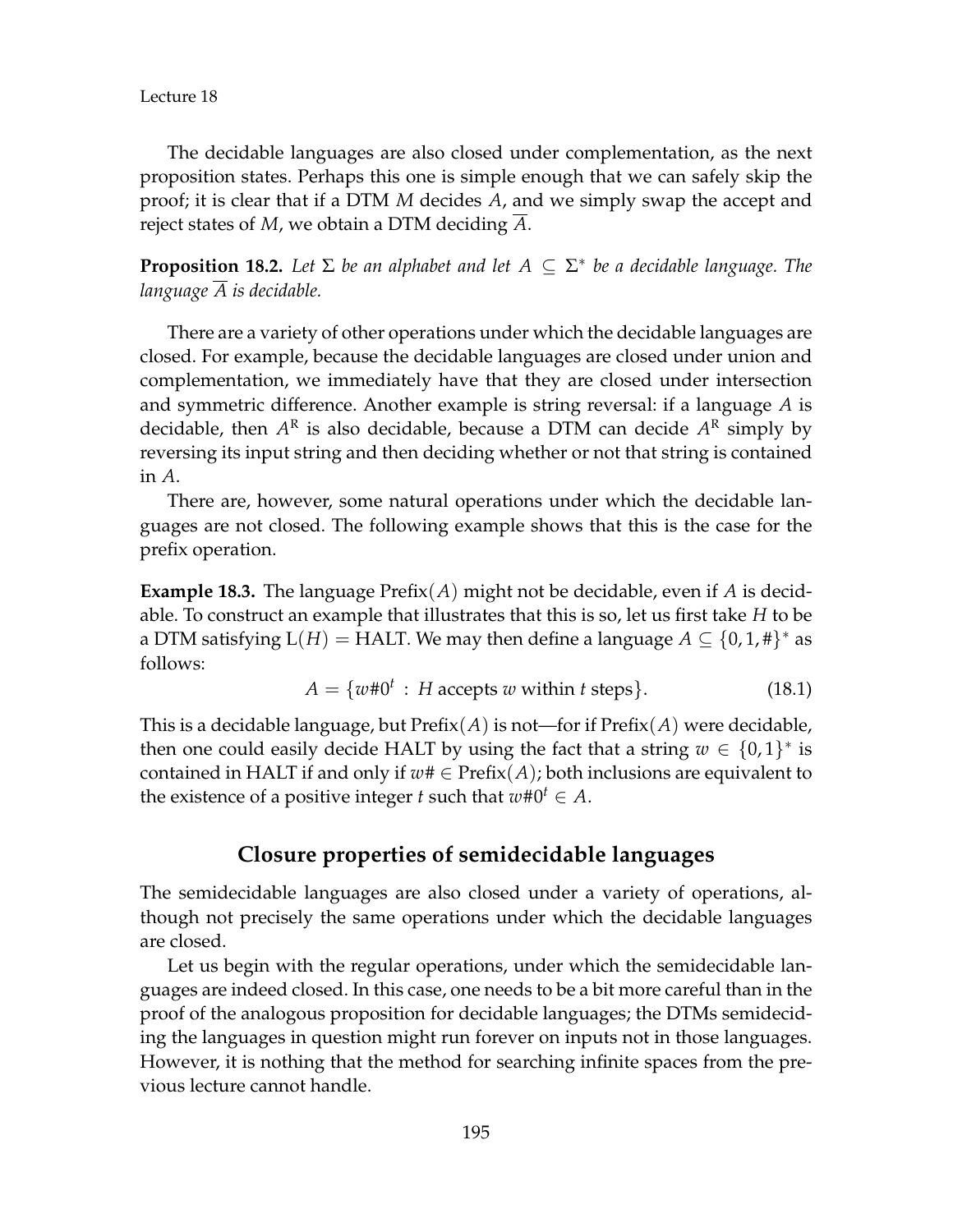- 1. Set  $t \leftarrow 1$ .
- 2. Run *M<sup>A</sup>* on input *w* for *t* steps.
- 3. Run *M<sup>B</sup>* on input *w* for *t* steps.
- 4. If either *M<sup>A</sup>* or *M<sup>B</sup>* has accepted, then accept.
- <span id="page-3-0"></span>5. Set  $t \leftarrow t + 1$  and goto step 2.

Figure 18.4: A DTM *M* that semidecides  $A \cup B$ , given DTMs  $M_A$  and  $M_B$  that semidecide *A* and *B*, respectively.

The DTM *M* operates as follows on input  $w \in \Sigma^*$ :

- 1. Set  $t \leftarrow 1$ .
- 2. For every choice of strings  $u, v$  satisfying  $w = uv$ :
	- 1.1 Run *M<sup>A</sup>* on input *u* for *t* steps.
	- 1.2 Run  $M_B$  on input *v* for *t* steps.
	- 1.3 If both  $M_A$  and  $M_B$  have accepted, then accept.
- <span id="page-3-1"></span>3. Set  $t \leftarrow t + 1$  and goto step 2.

Figure 18.5: A DTM *M* that semidecides *AB*, given DTMs *M<sup>A</sup>* and *M<sup>B</sup>* that semidecide *A* and *B*, respectively.

**Proposition 18.4.** Let  $\Sigma$  be an alphabet and let  $A, B \subseteq \Sigma^*$  be semidecidable languages. *The languages A* ∪ *B, AB, and A*<sup>∗</sup> *are semidecidable.*

*Proof.* Because the languages *A* and *B* are semidecidable, there must exist DTMs  $M_A$  and  $M_B$  such that  $L(M_A) = A$  and  $L(M_B) = B$ . The DTMs described in Figures [18.4,](#page-3-0) [18.5,](#page-3-1) and [18.6](#page-4-0) semidecide the languages *A* ∪ *B*, *AB*, and *A* ∗ , respectively. It follows that these languages are all semidecidable.  $\Box$ 

The semidecidable languages are also closed under intersection. This can be proved through a similar method to closure under union, but in fact this is a situation in which we do not actually need to be as careful about running forever.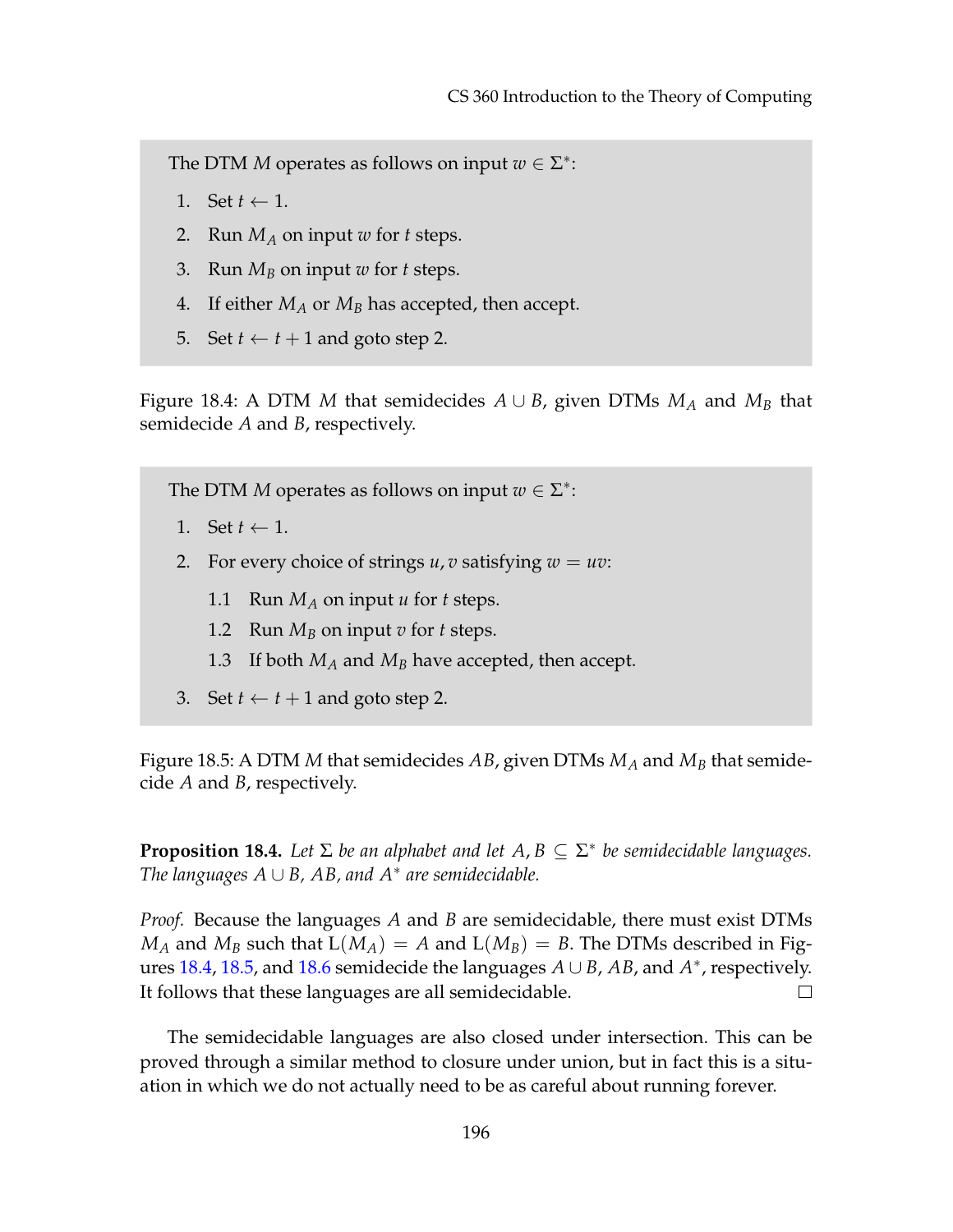- 1. If  $w = \varepsilon$ , then accept.
- 2. Set  $t \leftarrow 1$ .
- 3. For every way of writing  $w = u_1 \cdots u_m$  for nonempty strings  $u_1, \ldots, u_m$ :
	- 3.1 Run  $M_A$  on each of the strings  $u_1, \ldots, u_m$  for *t* steps.
	- 3.2 If *M<sup>A</sup>* has accepted in all *m* of these runs, then accept.
- <span id="page-4-0"></span>4. Set  $t \leftarrow t + 1$  and goto step 3.

Figure 18.6: A DTM *M* that semidecides *A* ∗ , given a DTM *M<sup>A</sup>* that semidecides *A*.

The DTM *M* operates as follows on input  $w \in \Sigma^*$ :

- 1. Run  $M_A$  on input *w*. If  $M_A$  rejects *w*, then reject.
- 2. Run  $M_B$  on input *w*. If  $M_B$  rejects *w*, then reject.
- <span id="page-4-1"></span>3. Accept.

Figure 18.7: A DTM *M* that semidecides  $A \cap B$ , given DTMs  $M_A$  and  $M_B$  that semidecide *A* and *B*, respectively. Note that if either  $M_A$  or  $M_B$  runs forever on input *w*, then so does *M*, but this does not change the fact that *M* semidecides *A* ∩ *B*.

**Proposition 18.5.** *Let* Σ *be an alphabet and let A*, *B* ⊆ Σ ∗ *be semidecidable languages. The language A* ∩ *B is semidecidable.*

*Proof.* Because the languages *A* and *B* are semidecidable, there must exist DTMs  $M_A$  and  $M_B$  such that  $L(M_A) = A$  and  $L(M_B) = B$ . The DTM *M* described in Figure [18.7](#page-4-1) semidecides  $A \cap B$ , which implies that  $A \cap B$  is semidecidable.  $\Box$ 

The semidecidable languages are not closed under complementation. This follows from Theorem [17.1](#page--1-0) from the previous lecture. In particular, if *A* were semidecidable for every semidecidable language *A*, then we would conclude from that theorem that every semidecidable language is decidable, which is not the case. For example, HALT is semidecidable but not decidable.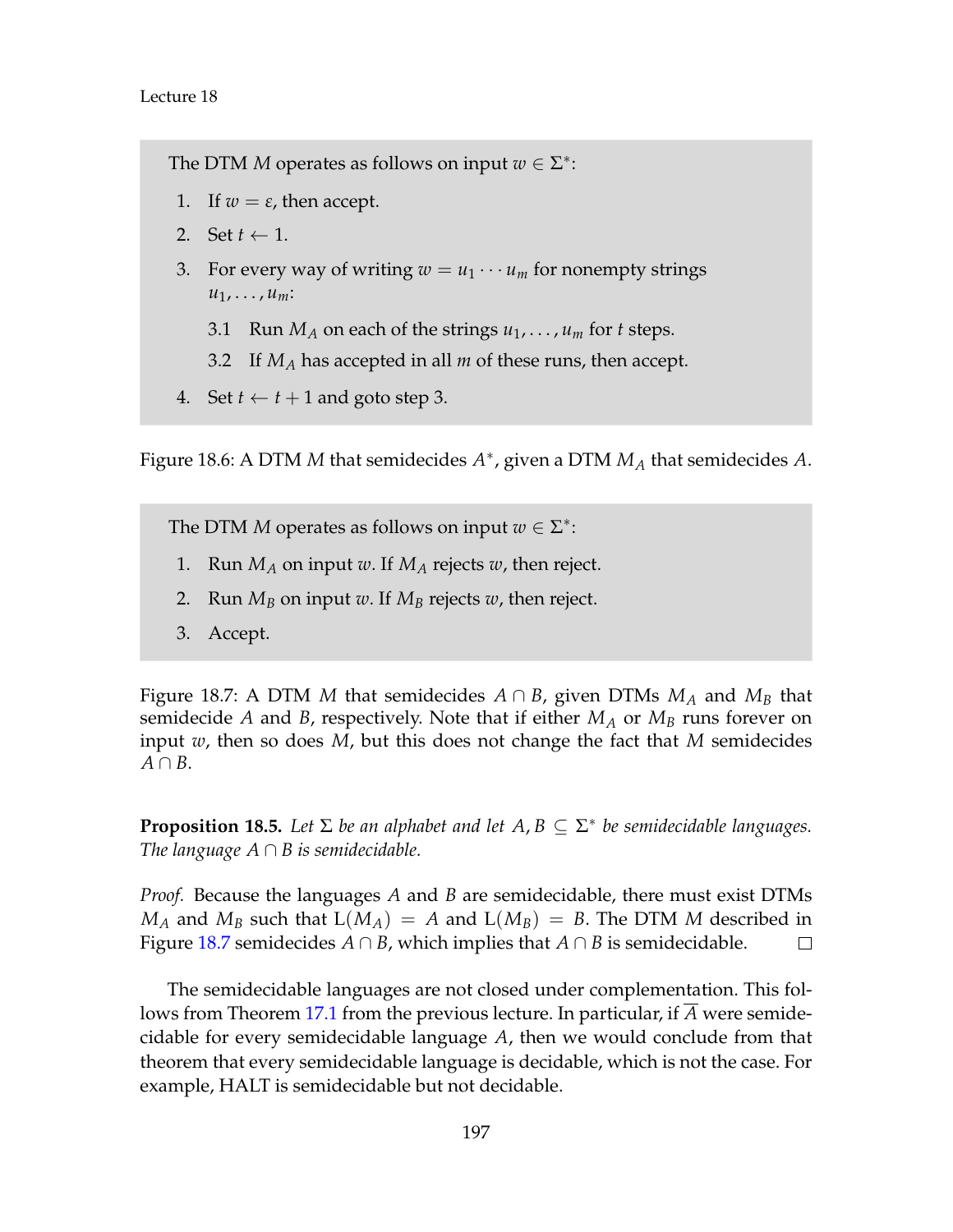Finally, there are some operations under which the semidecidable languages are closed, but under which the decidable languages are not. For example, if *A* is semidecidable, then so are the languages Prefix(*A*), Suffix(*A*), and Substring(*A*).

## **18.2 Nondeterministic Turing machines**

We have focused on a deterministic variant of the Turing machine model, but it is possible to define a nondeterministic variant of it. This is done in a way that is completely analogous to the definition of nondeterministic finite automata, as compared with deterministic finite automata.

**Definition 18.6.** A *nondeterministic Turing machine* (or NTM, for short) is a 7-tuple

$$
N = (Q, \Sigma, \Gamma, \delta, q_0, q_{\text{acc}}, q_{\text{rej}}), \qquad (18.2)
$$

where  $Q$  is a finite and nonempty set of states,  $\Sigma$  is an alphabet called the input alphabet, which may not include the blank symbol  $\Box$ , Γ is an alphabet called the tape alphabet, which must satisfy  $\Sigma \cup \{\Box\} \subseteq \Gamma$ ,  $\delta$  is a transition function having the form

$$
\delta: Q \setminus \{q_{\text{acc}}, q_{\text{rej}}\} \times \Gamma \to \mathcal{P}(Q \times \Gamma \times \{\leftarrow, \rightarrow\}), \tag{18.3}
$$

 $q_0$  ∈ *Q* is the initial state, and  $q_{\text{acc}}$ ,  $q_{\text{rei}}$  ∈ *Q* are the accept and reject states, which must satisfy  $q_{\text{acc}} \neq q_{\text{rej}}$ .

As one would naturally guess, nondeterministic Turing machines may have multiple choices for which actions can be performed on a given step. Specifically, for a given nonhalting state  $q \in Q \setminus \{q_{\text{acc}}, q_{\text{rei}}\}$  and tape symbol *a*, the value  $\delta(q, a)$ taken by the transition function is a subset of  $Q \times \Gamma \times \{\leftarrow, \rightarrow\}$ , rather than a single element of this set, indicating a set of choices for the machine's actions when it is in state *q* and reading the tape symbol *a*.

For example, if we have an NTM *N* whose transition function satisfies

$$
\delta(p, a) = \{ (q, b, \leftarrow), (r, c, \rightarrow) \},\tag{18.4}
$$

then when *N* is in state *p* and scanning a tape square containing the symbol *a*, then it may either change state to *q*, overwrite *a* with *b* on the tape, and move the tape head left; or it may change state to *r*, overwrite *a* with *c*, and move the tape head right.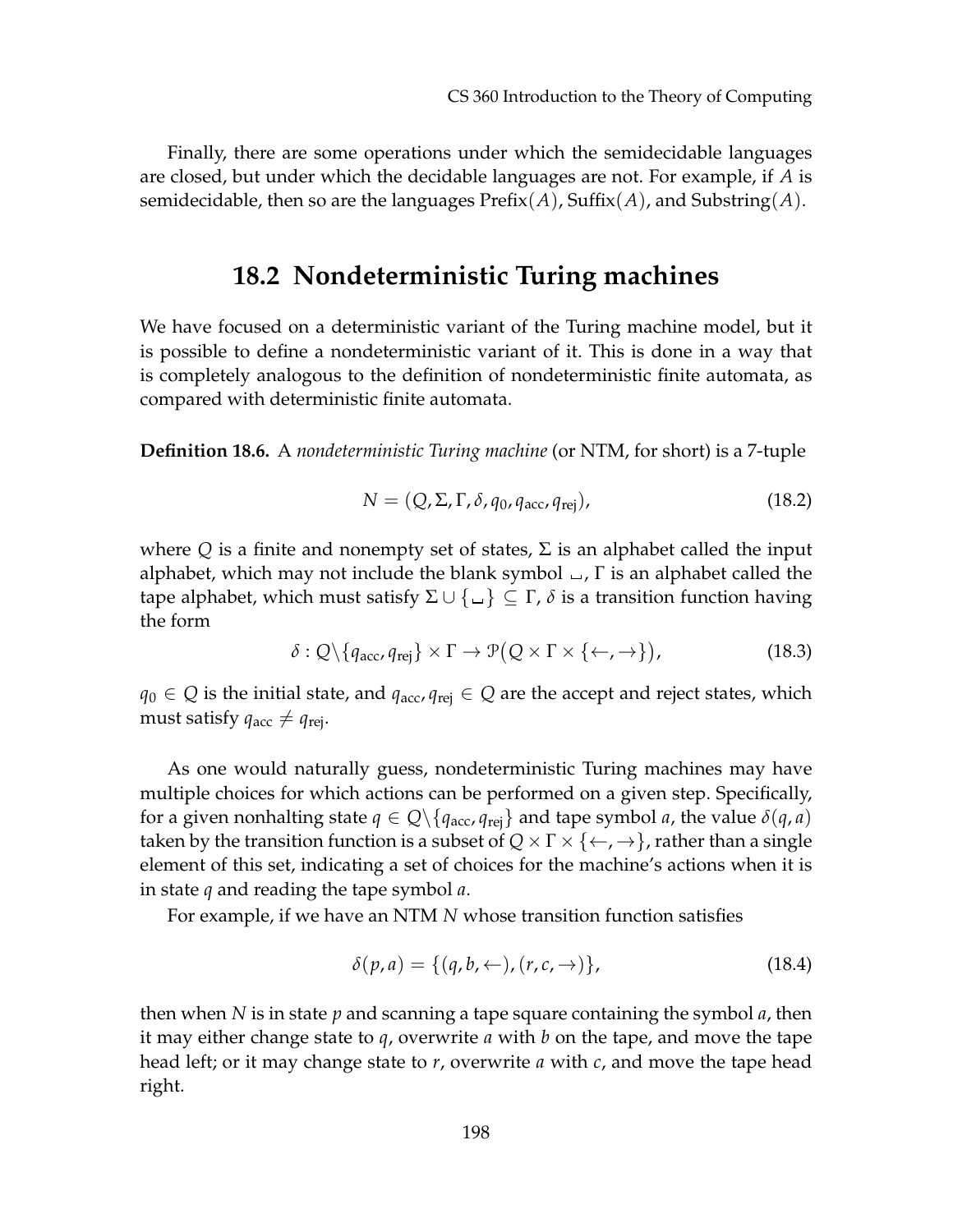Lecture 18

#### **Yields relation and acceptance for an NTM**

The yields relation of an NTM is defined in a similar manner to DTMs, allowing for multiple choices of configurations that are reachable from a given one. Specifically, the definition is precisely the same as Definition [12.2,](#page--1-1) except that the conditions

$$
\delta(p, a) = (q, b, \rightarrow) \quad \text{and} \quad \delta(p, a) = (q, b, \leftarrow) \tag{18.5}
$$

are replaced by

$$
(q, b, \rightarrow) \in \delta(p, a) \quad \text{and} \quad (q, b, \leftarrow) \in \delta(p, a), \tag{18.6}
$$

respectively.

Acceptance for an NTM is defined in a similar way to NFAs (and PDAs as well). That is, if there *exists* a sequence of computation steps that reach an accepting configuration, then the NTM accepts, and otherwise it does not. Formally speaking, an NTM *N* accepts an input string *w* if there exist strings  $u, v \in \Gamma^*$  and a symbol *a* ∈ Γ such that

$$
(q_0, \, \underline{\hspace{1cm}}) w \vdash_N^* u (q_{\text{acc}}, a) v. \tag{18.7}
$$

As usual, we write L(*N*) to denote the language of all strings *w* accepted by an NTM *N*, which we refer to as the language recognized by *N*.

#### **Computation trees**

When we think about the computation of an NTM *N* on an input string *w*, it is natural to envision a *computation tree*. This is a (possibly infinite) tree in which each node is labeled by a configuration: the root node of the tree is labeled by the initial configuration of *N* on input *w*, and in general each node in the tree has one child labeled by each configuration that can be reached in one step from the one labeling the original node. As a point of clarification, note that distinct nodes in the computation tree may be labeled by the same configuration. That is to say, there could be more than one *computational path* that leads to a given configuration. Finally, note that the leaves of the computation tree are the ones labeled by halting configurations.

It should perhaps be noted that the computation tree of a *deterministic* Turing machine on a given input can be defined in exactly the same way, but it just does not happen to be very interesting. It is a stick, finite or infinite, without branching.

In terms of the computation tree of *N* on input *w*, saying that *N* accepts *w* is equivalent to saying that *somewhere* in the computation tree there exists an accepting configuration. There might or might not exist rejecting configurations in the computation tree, and there might or might not exist infinitely long branches in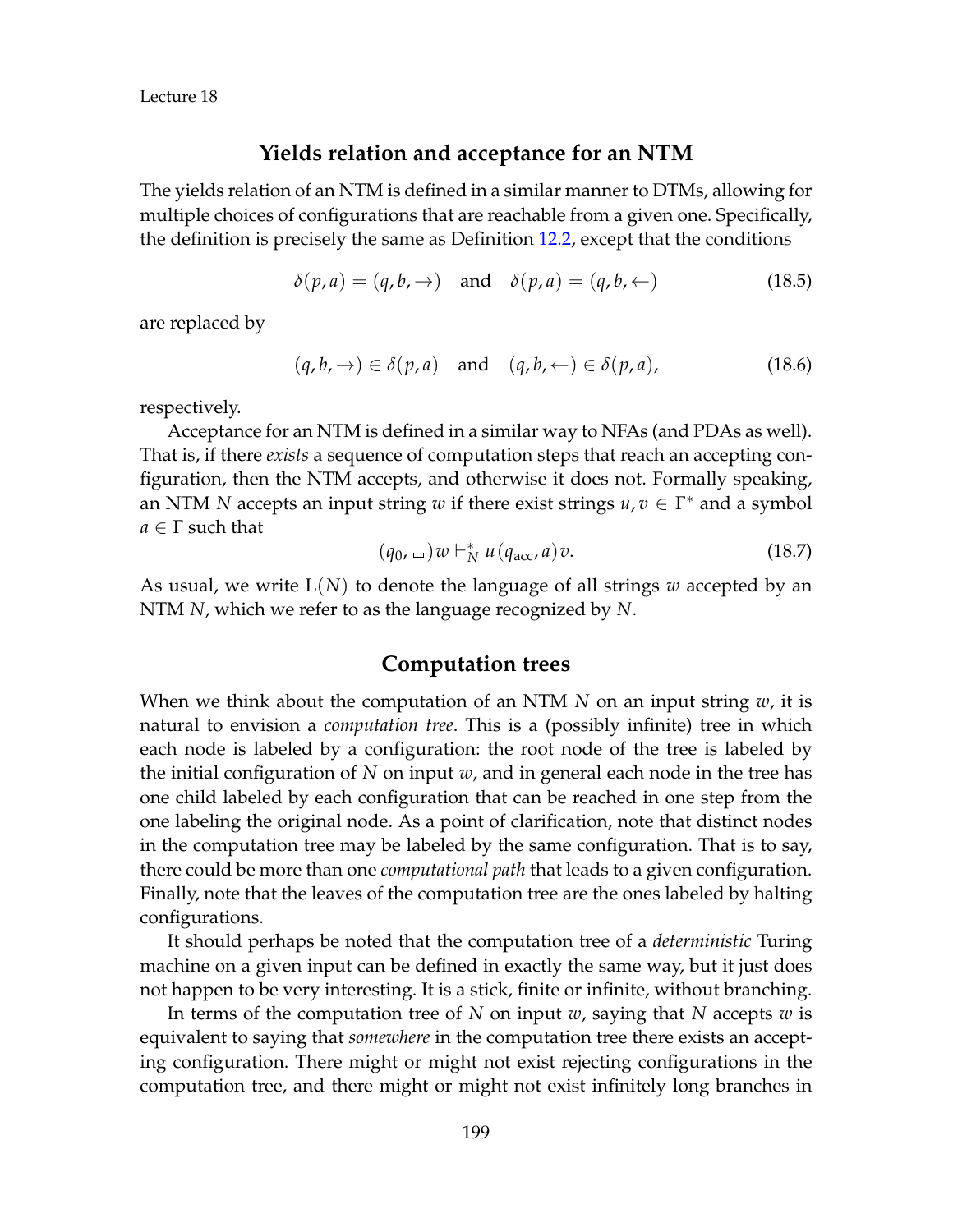the tree, but it does not matter: all that matters when it comes to defining acceptance is whether or not there exists an accepting configuration that is reachable from the initial configuration.

### **Semidecidability and decidability through NTMs**

As the following theorem states, the class of languages recognized by NTMs is exactly the same as for DTMs.

**Theorem 18.7.** Let  $\Sigma$  be an alphabet and let  $A \subseteq \Sigma^*$  be a language. The language A is *semidecidable if and only if there exists an NTM N such that*  $L(N) = A$ .

It is not difficult to prove this theorem, but these notes will only briefly discuss the main idea behind the proof.

It is clear that every semidecidable language is recognized by some NTM, as we may view a DTM as being an NTM just like we can view a DFA as being an NFA. The other implication required to prove the theorem is that every language recognized by an NTM is semidecidable. That is, one must prove that if  $A = L(N)$ for an NTM *N*, then *A* is semidecidable. The key idea through which this may be proved is to perform a *breadth-first search* of the computation tree of *N* on a given input, using a DTM. If there is an accepting configuration anywhere in the tree, a breadth-first search will find it. Of course, because computation trees may be infinite, the search might never terminate—this is unavoidable, but it is not an obstacle for proving the theorem.

It should perhaps be noted that an alternative approach of performing a *depthfirst search* of the computation tree would not work: it might happen that such a search descends down an infinite path of the tree, potentially missing an accepting configuration elsewhere in the tree.

One may also characterize decidable languages through nondeterministic Turing machines, although the required conditions on nondeterministic computations for decidable languages is not quite as simple to state. The following theorem provides such a characterization.

**Theorem 18.8.** Let  $\Sigma$  be an alphabet and let  $A \subseteq \Sigma^*$  be a language. The language A is *decidable if and only if there exists an NTM N for which the following two conditions are met:*

- *1.*  $A = L(N)$ .
- 2. For every input string  $w \in \Sigma^*$ , the computation tree of N on input w is finite.

This theorem can be proved using exactly the same technique, using breadthfirst search, as the previous theorem. In this case, the DTM performing the search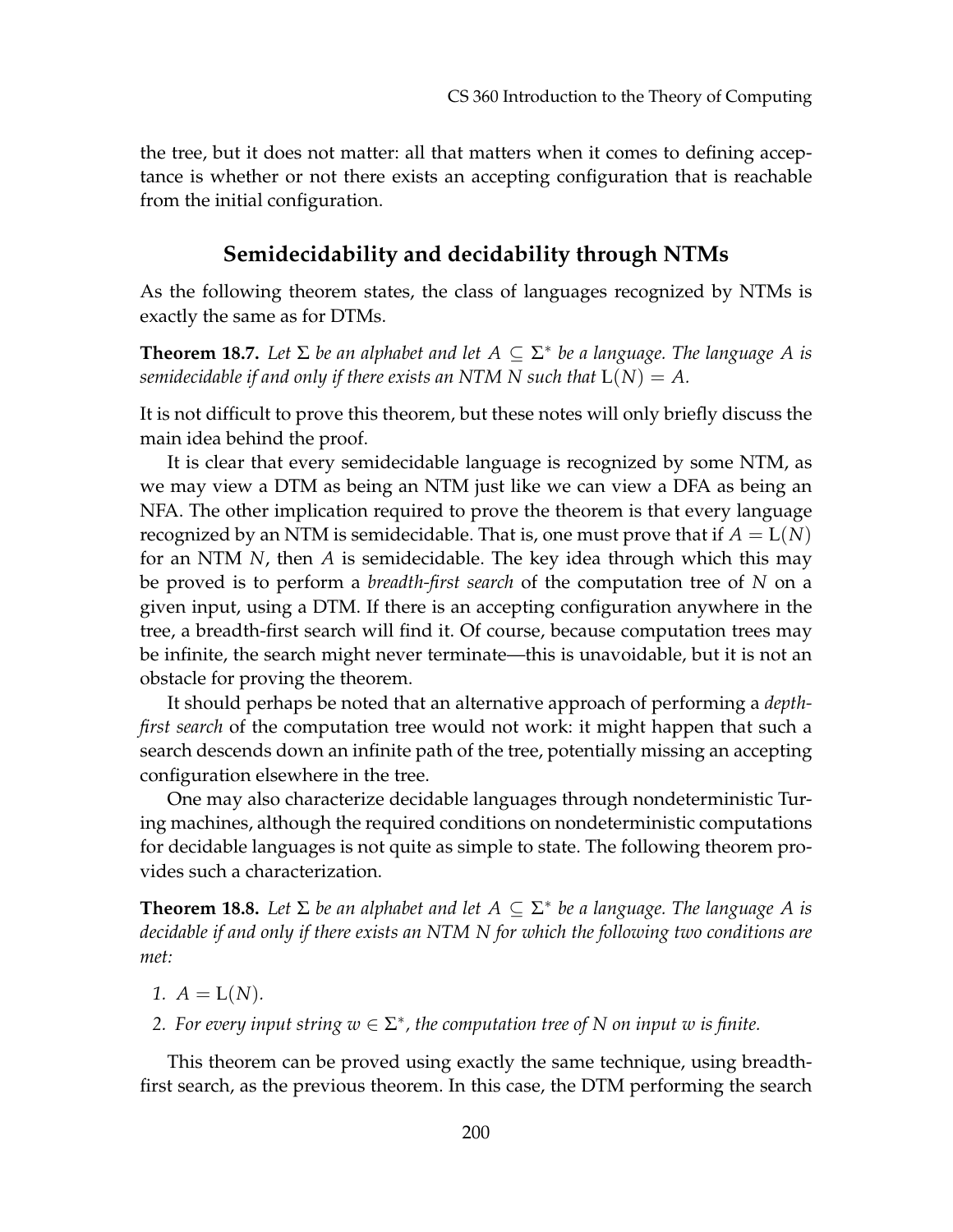- 1. Set  $x \leftarrow \varepsilon$ .
- 2. Compute  $y = f(x)$ , and *accept* if  $w = y$ .
- 3. Increment *x* with respect to the lexicographic ordering of  $\Gamma^*$  and goto step 2.

<span id="page-8-0"></span>Figure 18.8: A DTM *M* that semidecides  $A = \text{range}(f)$  for a computable function  $f:\Gamma^*\to\Sigma^*.$ 

rejects whenever the entire computation tree has been searched and an accepting configuration has not been found.

# **18.3 The range of a computable function**

Finally, we will observe an interesting alternative characterization of semidecidable languages (excepting the empty language), which is that they are precisely the languages that are equal to the *range* of a computable function. Recall that the range of a function  $f : \Gamma^* \to \Sigma^*$  is defined as follows:

$$
range(f) = \{f(w) : w \in \Gamma^*\}.
$$
\n(18.8)

<span id="page-8-1"></span>**Theorem 18.9.** *Let* Σ *and* Γ *be alphabets and let A* ⊆ Σ ∗ *be a nonempty language. The following two statements are equivalent:*

- *1. A is semidecidable.*
- *2. There exists a computable function*  $f : \Gamma^* \to \Sigma^*$  *such that*  $A = \text{range}(f)$ *.*

*Proof.* Let us first prove that the second statement implies the first. That is, we will prove that if there exists a computable function  $f : \Gamma^* \to \Sigma^*$  such that  $A =$ range(*f*), then *A* is semidecidable. Consider the DTM *M* described in Figure [18.8.](#page-8-0) In essence, this DTM searches over Γ ∗ to find a string that *f* maps to a given input string w. If it is the case that  $w \in \text{range}(f)$ , then M will eventually find  $x \in \Gamma^*$  such that  $f(x) = w$  and accept, while *M* will run forever if  $w \notin \text{range}(f)$ . Thus, we have  $L(M) = \text{range}(f) = A$ , which implies that A is semidecidable.

For the other implication, which is slightly more difficult, suppose that *A* is semidecidable. Thus, there exists a DTM M such that  $L(M) = A$ . We will also make use of the assumption that *A* is nonempty—there exists at least one string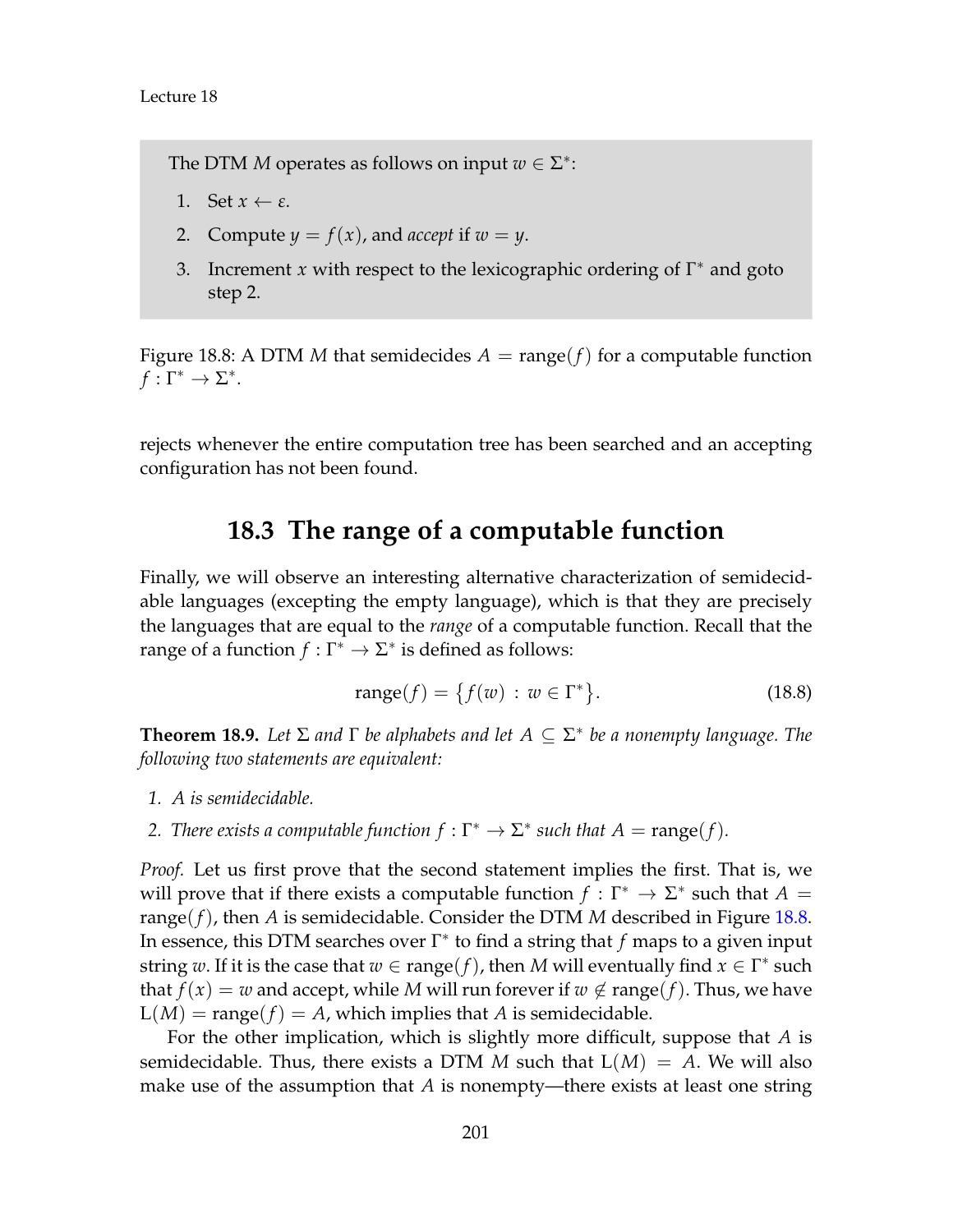in *A*, so we may take  $w_0$  to be such a string. If you like, you may define  $w_0$  more concretely as the first string in *A* with respect to the lexicographic ordering of  $\Sigma^*$ , but it is not important for the proof that we make this particular choice.

Now define a function  $f : \Gamma^* \to \Sigma^*$  as follows:

$$
f(x) = \begin{cases} w & \text{if } x = \langle \langle w \rangle, \langle t \rangle \rangle, \text{ for } w \in \Sigma^* \text{ and } t \in \mathbb{N}, \\ \text{and } M \text{ accepts } w \text{ within } t \text{ steps} \\ w_0 & \text{otherwise.} \end{cases}
$$
(18.9)

Here we assume that  $\langle\langle w\rangle, \langle t\rangle\rangle$  refers to any encoding scheme through which the string  $w \in \Sigma^*$  and the natural number  $t \in \mathbb{N}$  are encoded into a single string over the alphabet Γ. As we discussed earlier in the course, this is possible for any alphabet Γ, even if it contains only a single symbol.

It is evident that the function  $f$  is computable: a DTM  $M_f$  can compute  $f$  by checking to see if the input has the form  $\langle \langle w \rangle, \langle t \rangle \rangle$ , simulating *M* for *t* steps on input *w* if so, and then outputting either *w* or  $w_0$  depending on the outcome. If M accepts a particular string *w*, then it must be that  $w = f(\langle\langle w\rangle, \langle t\rangle\rangle)$  for some sufficiently large natural number *t*, so  $A \subseteq \text{range}(f)$ . On the other hand, every output of *f* is either a string *w* accepted by *M* or the string  $w_0$ , and therefore range(*f*)  $\subseteq A$ . It is therefore the case that  $A = \text{range}(f)$ , which completes the proof.  $\Box$ 

**Remark 18.10.** The assumption that *A* is nonempty is essential in the previous theorem because it cannot be that range( $f$ ) =  $\varnothing$  for a computable function  $f$ . Indeed, it cannot be that range( $f$ ) =  $\varnothing$  for any function whatsoever.

Theorem [18.9](#page-8-1) provides a very useful characterization of semidecidable languages. For instance, one can use this theorem to come up with alternative proofs for all of the closure properties of the semidecidable languages stated in the first section of this lecture.

For example, suppose that  $A, B \subseteq \Sigma^*$  are nonempty semidecidable languages. By Theorem [18.9,](#page-8-1) for whatever alphabet Γ we choose, there must exist computable functions  $f: \Gamma^* \to \Sigma^*$  and  $g: \Gamma^* \to \Sigma^*$  such that range( $f$ ) = *A* and range( $g$ ) = *B*. Define a new function

$$
h: (\Gamma \cup \{\# \})^* \to \Sigma^* \tag{18.10}
$$

as follows:

$$
g(x) = \begin{cases} f(y)g(z) & \text{if } x = y \# z \text{ for } y \in \Gamma^* \text{ and } z \in \Gamma^* \\ f(\varepsilon)g(\varepsilon) & \text{otherwise.} \end{cases}
$$
(18.11)

Here, we are naturally assuming that  $\#\notin \Gamma$ . One sees that *h* is computable, and range( $h$ ) =  $AB$ , which implies that  $AB$  is semidecidable.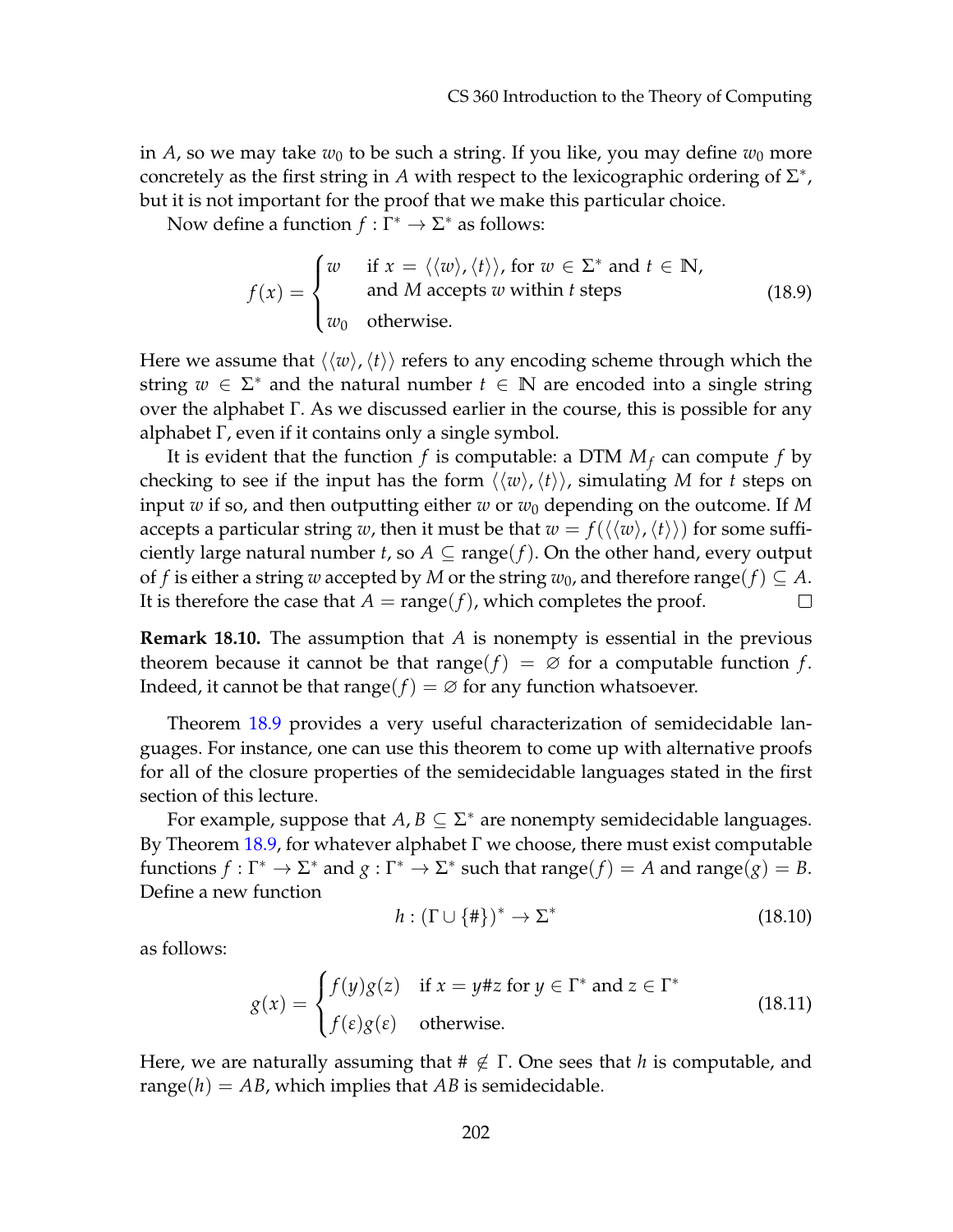- 1. Set  $x \leftarrow \varepsilon$ .
- 2. Compute  $y \leftarrow f(x)$ .
- 3. If  $y = w$  then *accept*.
- 4. If  $y > w$  (with respect to the lexicographic ordering of  $\Sigma^*$ ) then *reject*.
- 5. Increment *x* with respect to the lexicographic ordering of  $\Sigma^*$  and goto step 2.

<span id="page-10-1"></span>Figure 18.9: A DTM *M* for Corollary [18.11.](#page-10-0)

Here is another example of an application of Theorem [18.9,](#page-8-1) establishing that every infinite semidecidable language must have an *infinite* decidable language as a subset.

<span id="page-10-0"></span>**Corollary 18.11.** Let  $\Sigma$  be an alphabet and let  $A \subseteq \Sigma^*$  be any infinite semidecidable *language. There exists an infinite decidable language B*  $\subseteq$  *A.* 

*Proof.* Because *A* is infinite (and therefore nonempty), there exists a computable function  $f : \Sigma^* \to \Sigma^*$  such that  $A = \text{range}(f)$ .

We will now define a language *B* by first defining a DTM *M* and then taking  $B = L(M)$ . In order for us to be sure that *B* satisfies the requirements of the corollary, it will need to be proved that *M* never runs forever (so that *B* is decidable), that *M* only accepts strings that are contained in *A* (so that  $B \subseteq A$ ), and that *M* accepts infinitely many different strings (so that *B* is infinite). The DTM *M* is described in Figure [18.9.](#page-10-1)

The fact that *M* never runs forever follows from the assumption that *A* is infinite. That is, because *A* is infinite, the function *f* must output infinitely many different strings, so regardless of what input string *w* is input into *M*, the loop will eventually reach a string *x* so that  $f(x) = w$  or  $f(x) > w$ , causing M to halt.

The fact that *M* only accepts strings in *A* follows from the fact that the condition for acceptance is that the input string *w* is equal to *y*, which is contained in range( $f$ ) =  $A$ .

Finally, let us observe that *M* accepts precisely the strings in this set:

$$
\begin{cases} w \in \Sigma^* : \text{there exists } x \in \Sigma^* \text{ such that } w = f(x) \\ \text{and } w > f(z) \text{ for all } z < x \end{cases} \tag{18.12}
$$